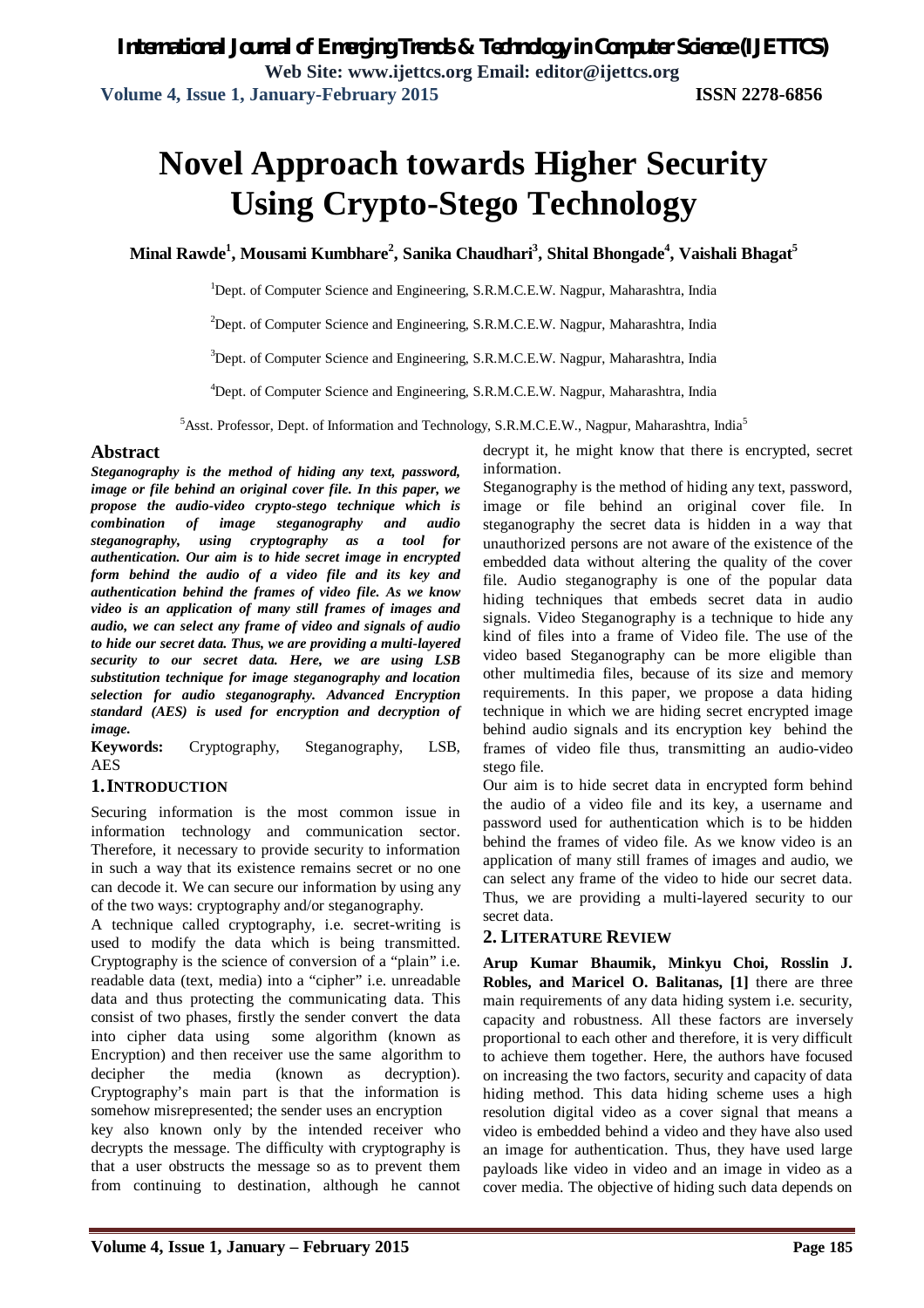# *International Journal of Emerging Trends & Technology in Computer Science (IJETTCS)* **Web Site: www.ijettcs.org Email: editor@ijettcs.org**

# **Volume 4, Issue 1, January-February 2015 ISSN 2278-6856**

the application and the requirements of the user of that digital media.

**Prof. D. P. Gaikwad, Trupti Jagdale, Swati Dhanokar, Abhijeet Moghe, Akash Pathak,[2]** have stated the fact that steganography can be successfully implemented and used into a next generation of computing technology with image and video processing abilities. They have concentrated on the Video Frame in order to create a stego Video file. They have used LSB method that satisfies the requirement of steganography protocols. In their work, they have included implementation of steganographic algorithm for embedding data inside video files, as well as technique to extract the original data. The proposed work first compresses the secret message depending on its size and then encrypted it, where they have given a password for authentication which will be provided at the time of embedding secret message.

**Sunil K. Moon, Rajshree D. Raut, [3]** in this work author has aimed to hide secret information behind image and audio of video file. By embedding text behind audio file and an authentication image is embedded behind frames of video file. As video is the application of many still frames of audio and picture (i.e. image), any frame can be selected from video and signals from the audio for hiding secret data. Authors have used 4LSB method for image steganography whereas Phase Coding algorithm for audio steganography. They have tried to increase the security of data by using suitable parameter of security and authentications such as PSNR and histogram that can be obtain at transmitter and receiver side.

**Burate D. J., M. R. Dixit, [4]** used a new technique for hiding text in speech in noise free environment. They have worked in the digital domain to hide the text information within speech signal using audio steganography technique. Data hiding rate can be increased due to this method. They have maintained the originality of the speech carrier signals by embedding the secret text rather than performing replacement operation on it. They have combined steganography with cryptography to increase security of the system, but instead of using any of the cryptography technique, they have used coding techniques in this method. Due to this approach the robustness of the cover signal is maintained and a higher hiding capacity for different audio and speech signal sampled at different frequencies is achieved as well as read at different bit rates. So this method provides higher hiding capacity as compared to other techniques.

**Padmashree G, Venugopala P S, [5]** the important properties for audio steganography are transparency, capacity and robustness. These properties make steganography more secure because it has less quantization errors. An encoding mechanism is used for embedding the message into the audio file. The secret message is embedded in the  $4<sup>th</sup>$  bit of LSB this reduces the embedding distortion of the host audio. Similarly, embedding at the 4th and 5th bit LSB of the original audio file with same data and different data also reduces

distortion of the host audio. The quality of the audio file after encoding remains unaffected. A public key cryptographic algorithm, RSA was also used to ensure greater security.

**K. A. Navas, Vidya V, Soniya V Dass, [6]** have developed an algorithm for data embedding in AVI videos. In this method the secret data is embedded within the cover video in two phases. The first phase uses a new embedding method for self-generation of a key which depends on the data to be embedded and the cover media. In the second phase, the encrypted image is embedded in a video. This method uses high resolution digital video as a cover signal for embedding data. Thus, this method gives the ability to hide a significant quality of information which makes it different from the other data embedding methods because the authors have considered an application that requires significantly larger payloads like video-in-video and image-in-video.

## **3. PROPOSED WORK**

We are combining cryptography and steganography for hiding color image in audio-video file. The audio file is embedded with an encrypted image and its key is embedded in the frame of its video part. The video frame also embeds a username and password for authentication purpose. Here, LSB substitution technique is used for steganography and AES algorithm is used for cryptography.

**Sender's side**: A colorful image of any resolution is selected and converted into a gray scale image. This gray scale image is encrypted using 16 bit key (According to the AES algorithm). Then, an audio-video file is selected and audio part and frames are extracted from this selected file. The audio signals are embedded with the encrypted grey scale image and the 16 bit key is embedded in one of the frames of the video file. Also the frame embeds a username and password. All this is done with the help of LSB substitution technique. This stego audio and stego video files are combined and transmitted over the network towards the recipient.

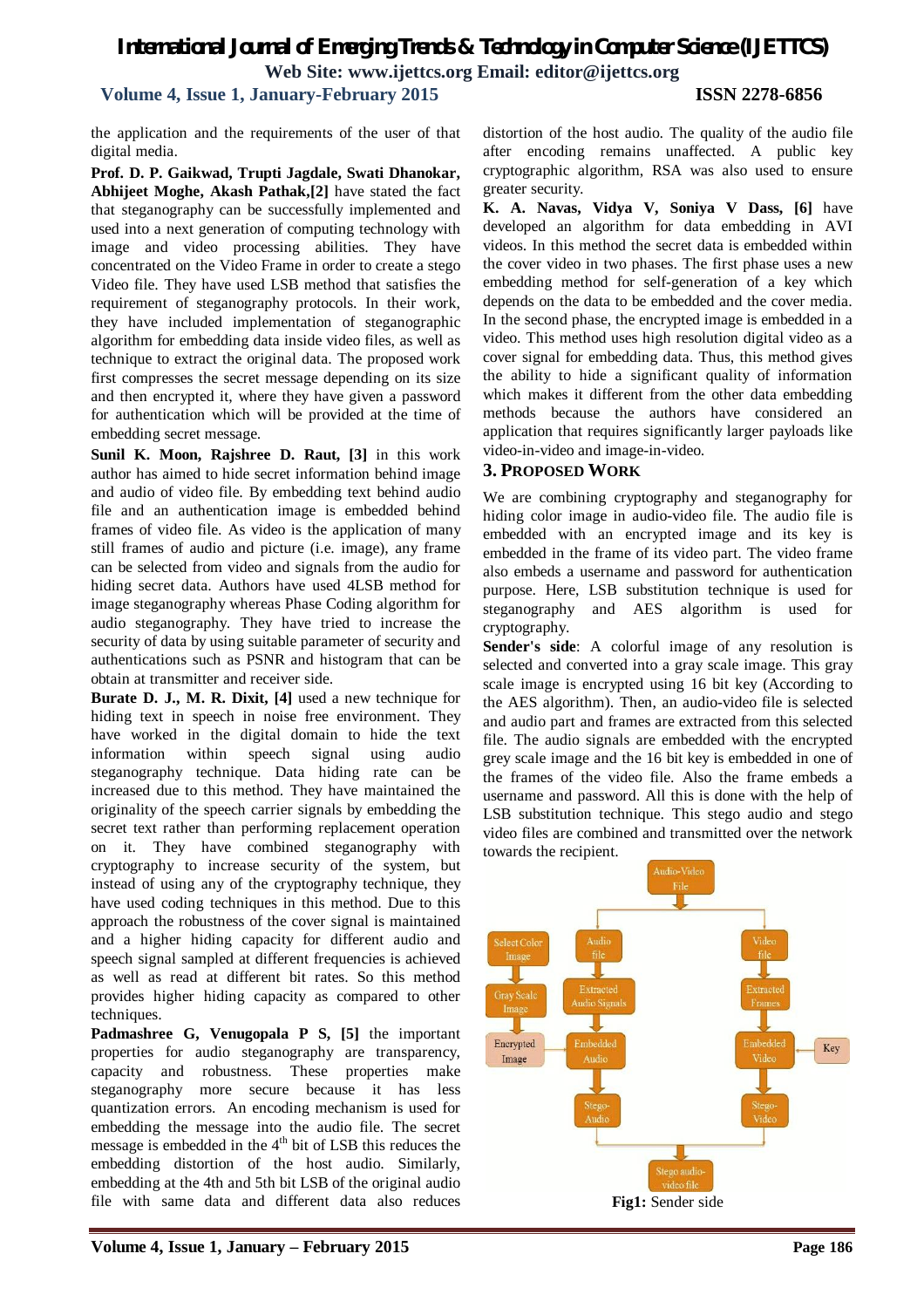# *International Journal of Emerging Trends & Technology in Computer Science (IJETTCS)* **Web Site: www.ijettcs.org Email: editor@ijettcs.org**

## **Volume 4, Issue 1, January-February 2015 ISSN 2278-6856**

#### **Receiver's side**: The receiver extracts the audio and video part from the received stego audio-video file. The username and password is used for authentication purpose in stego-video part. This makes the recipient available with the 16bit key (which is being used by the sender for encryption purpose). The key is used for decrypting image which is being extracted from the stego audio file and thus the original secret image is obtained by recipient.





## **4. METHODOLOGY**

#### **4.1 AES Encryption Process**

The encryption process uses a set of specially derived keys which is called as round key.

You take the following steps to encrypt a 128-bit block:

- Derive the set of round keys from the cipher key.
- Initialize the state array with the block data i.e. plaintext
- Add the initial round key to the starting state array.
- Perform nine rounds of state manipulation.
- Perform the tenth and final round of state manipulation.
- Copy the final state array out as the encrypted data i.e. cipher text.

When cipher message is processing based on bit the loops will for 9, 11, and 13 if there are 128, 192, 256 bit respectively and final round is different  $(10^{th}, 12^{th}, 14^{th})$ . The final round has certain process:

- Sub bytes
- Shift rows
- Mix columns
- Add round key

#### **4.2 LSB Technique**

"One of the earliest techniques studied in the information hiding of digital audio (as well as other media types) is LSB coding. In this technique LSB of binary sequence of each sample of digitized audio file is replaced with binary equivalent of secret message."

Least significant bit (LSB) coding is the easiest way to embed information in a digital audio signal. By substituting the least significant bit of each sampling point with a binary message, LSB coding allows a large amount of data to be encoded. Among many different data hiding techniques proposed to embed secret data within an audio file, the LSB data hiding technique is one of the simplest methods. This mainly allows for insertion of data into digital signals in a noise free environment, which entirely embeds the secret message-bits in a subset of the LSB planes of the audio stream. The following steps are:

**a.** Receives the audio file in the form of bytes and converted in to bit pattern.

**b.** Each character in the message is converted in bit pattern.

**c.** Replaces the LSB bit from audio with LSB bit from character in the message.

This proposed system provides a good and efficient method for hiding the data from hackers and sending it to the destination in a safe manner. This does not affect the size of the file even after encoding and is also suitable for any type of audio file format.

#### **5. CONCLUSION**

Securing the secret data by embedding it in audio-video file with an appropriate steganographic technique provides high security. We are hiding an encrypted secret image behind audio signals of the audio-video file and the encryption key behind a video frame using LSB substitution technique. Satisfactory results are obtained in both audio and video steganography. The use of LSB substitution technique for steganography and AES for encryption has made it possible to maintain the integrity of the secret image.

This proposed method can also withstand different attacks and thus a very strong and robust method of data hiding can be obtained.

#### **REFERENCES**

- [1] A. K. Bhaumik, Minkyu Choi, Rosslin R. Robles, Maricel O. Balitanas "Data Hiding In Video" from International Journal of Database Theory and Application Vol.2-2 June 2009.
- [2] Prof. D. P. Gaikwad, Trupti Jagdale, Swati Dhanokar, Abhijeet Moghe, Akash Pathak "Hiding the Text and Image Message of Variable Size Using Encryption and Compression Algorithms in Video steganography", International Journal of Engineering Research and Applications (IJERA) ISSN: 2248-9622 Vol. 1, Issue 2, pp.102-108
- [3] Sunil k. Moon, Rajshree D. Raut, "Application of data hiding in Audio-Video using anti forensics techniques for authentication and data security", Advanced Computing Conference (IACC) 2014IEEE International.
- [4] Burate D. J., M. R. Dixit "Performance Improving LSB Audio Steganography Technique" Volume 1, Issue 4, September 2013 International Journal of Advance Research in Computer Science and Management Studies.